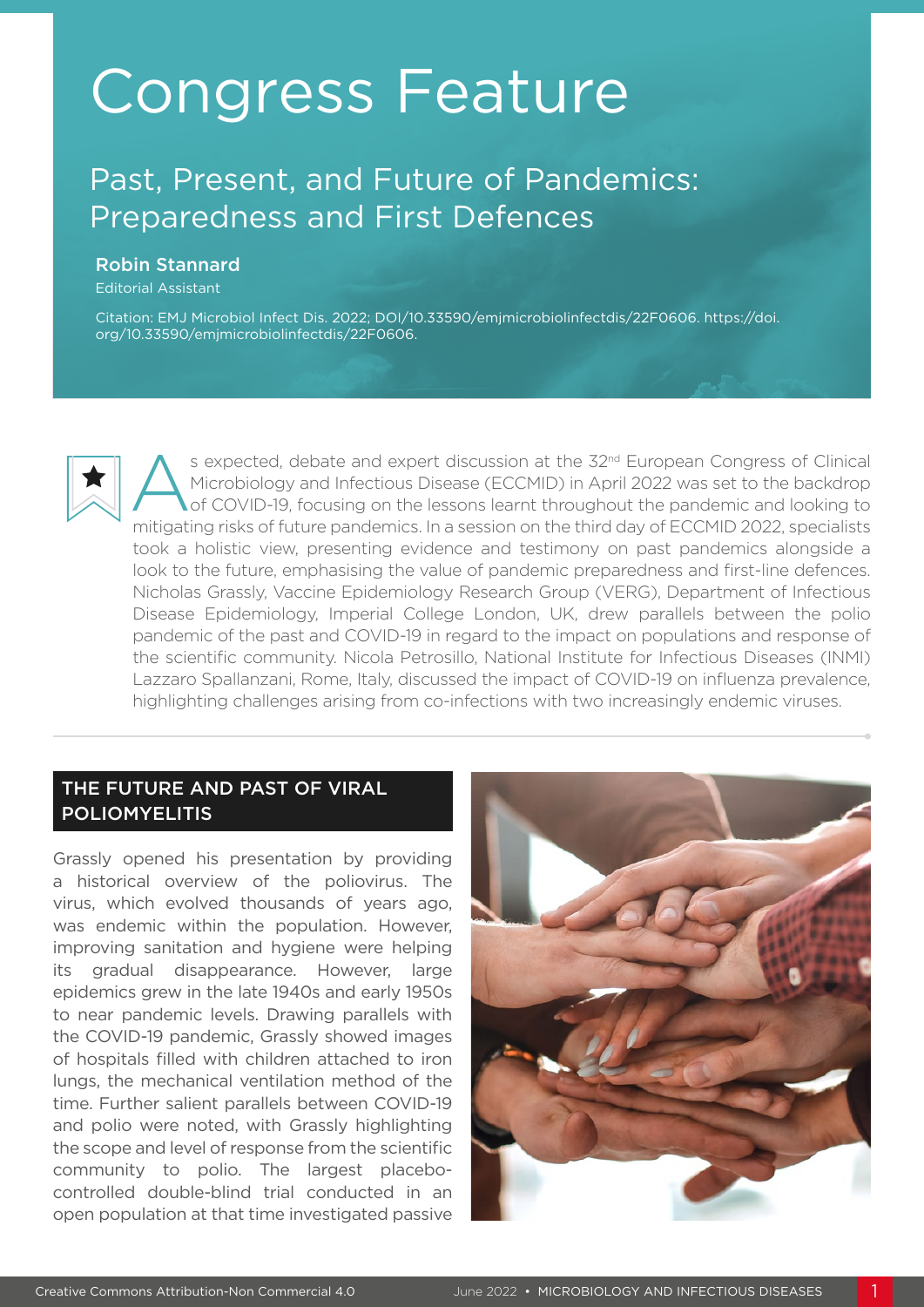*"Phase I and II trials demonstrated safety and immunogenicity resulting in the novel serotype 2 OPV vaccine, becoming the first ever vaccine to be expedited through the WHO emergency use listing."*

immunisation using γ-globulin in approximately 50,000 children in 1952. This resulted in an immense public response, with parents bringing their children to clinics repeatedly to ensure their child was on the active agent and not the placebo, speaking to the atmosphere of anxiety and panic.

Jonas Salk and his team, Grassly continued, were the first to develop an effective vaccine based on the chemical inactivation of wild-type polioviruses, known as the inactivated polio vaccine. Viral poliomyelitis only has three poliovirus serotypes as it does not mutate and produce variants, which has been seen with severe acute respiratory syndrome coronavirus 2 (SARS-CoV-2). This meant that inactivation of the three serotypes provided a viable vaccine strategy. This was followed by further innovation with Albert Sabin's live attenuated oral polio vaccine (OPV), which was approved in 1963. The intestinal mucosal response paired with the systemic response and seroconversion the OPV resulted in increased viral replication and a stronger immune response. The efficacy and ease of administration of the OPV saw a global rollout, with a huge positive impact on case burden and deaths in the late 1950s. However, the efficacy of seroconversion in the gut caused by OPV was inhibited in children from low-income countries, which created ongoing challenges for the polio eradication programme.

The success of the polio vaccine programmes led to the 1998 World Health Assembly (WHA) committing the World Health Organization (WHO) to the goal of global eradication of poliomyelitis by 2000. The programme has seen significant victories. The last cases of wild-type poliovirus serotypes 2 and 3 were seen in 1999 and 2012, respectively. However, wild-type 1 persists and, since 2014, the risk of international spread of poliovirus has been considered a

public health emergency of international concern. Currently, the programme costs approximately 1 billion USD a year and encompasses the collaboration of multiple non-governmental organisations. Despite the huge decrease in polio distribution, the disease remains in parts of the world where vaccine programmes face continuous challenges. At the end of 2021, wild-type polio was only present in Pakistan and Afghanistan, where five

cases were reported. Grassly highlighted that each case of polio virus represents many infections as the rate of paralysis to infections is one in 700.

Despite being enormously successful with the polio vaccines initially, there is still viral persistence within populations. Attenuated viruses from the OPV, replicating within mucosal surfaces in the gut, can precipitate genetic diversity and mutation at attenuation sites. In most cases, the subsequent immune response overwhelms and destroys the mutated virus; however, vaccine-derived polioviruses can, rarely, survive with transmissibility and virulence, leading to circulating vaccine-derived polio outbreaks. This novel threat led to countries switching from trivalent to bivalent OPVs, with a push from governing bodies to include at least one dose of inactivated polio vaccine in vaccination programmes in a concerted effort to avoid OPV-generated viral mutation. However, outbreaks occurred, centring in Nigeria and

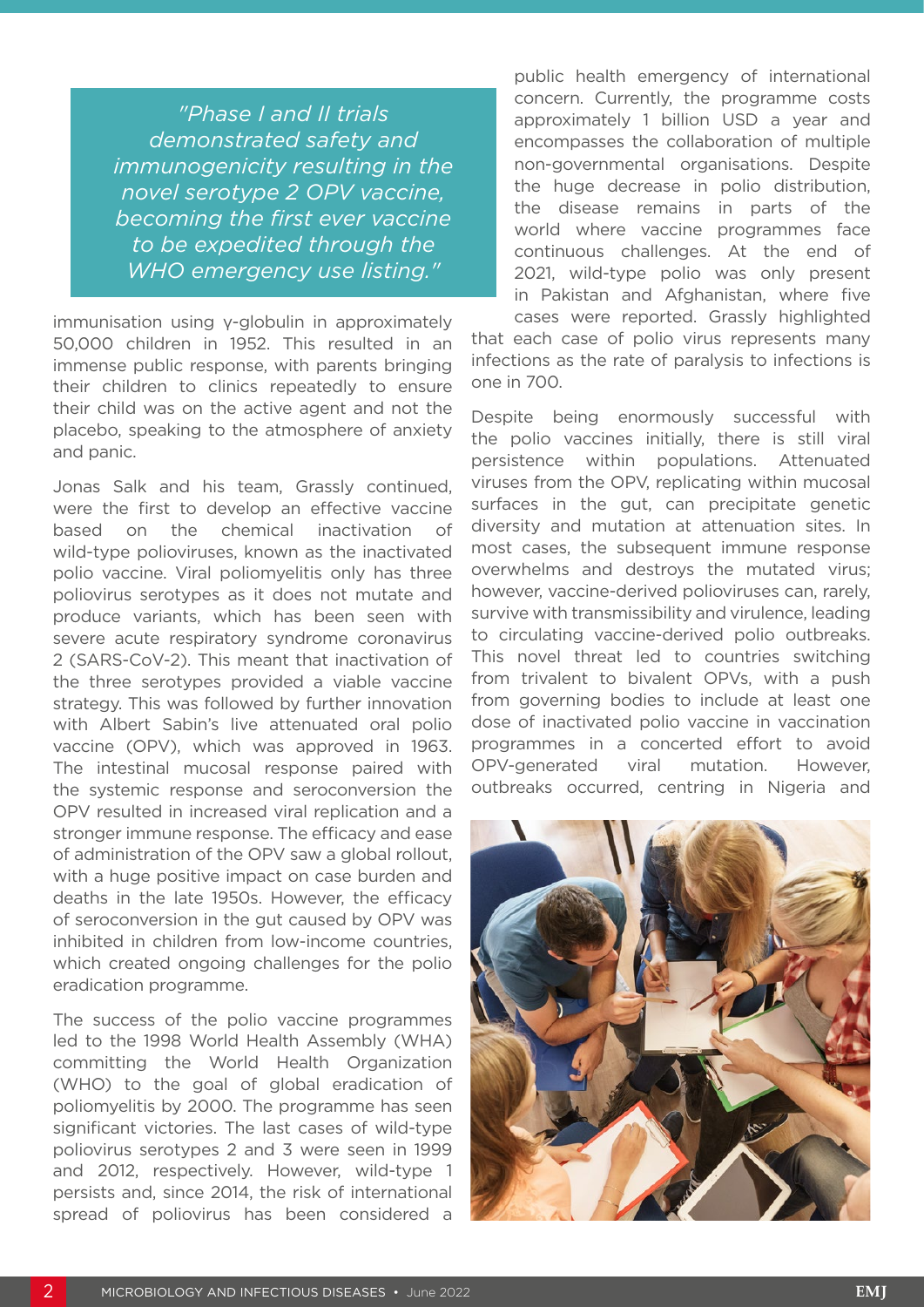Somalia from 2016 to 2019. Furthermore, the subsequent reduction in global immunity following the withdrawal of OPV has resulted in the spread of vaccine-derived polio virus infections.

Further innovation in polio vaccine technology has focused on more stable oral vaccines, following a better understanding of the genetic bases of attenuation. Novel serotype 2 OPV was developed with additional stabilisation of mutations in the 5' untranslated region. Phase I and II trials demonstrated safety and immunogenicity resulting in the novel serotype 2 OPV vaccine, becoming the first ever vaccine to be expedited through the WHO emergency use listing. This is the same type of emergency use listing that we have seen applied to numerous COVID-19 vaccines over the past 2 years. Over 200 million doses have since been delivered, with safety, impact, and efficacy monitoring ongoing.

In his concluding remarks, Grassly explained that at present, wild-type viruses are restricted to Afghanistan and Pakistan, with a recent spread to Malawi, where a case of paralysis occurred in 2021. Vaccine-derived viruses now constitute a much larger proportion of infections and are spread over a considerably wider area of sub-Saharan Africa and South Asia.

Contemporary research largely focuses on increasing epidemiologists' ability to track the spread of polio. The current process of obtaining a sequenced sample result following the onset of paralysis takes approximately 6 weeks, resulting in a 6-week delay before a vaccine response can be launched in a community; however, direct detection through nested PCR and nanopore sequencing can generate a viral protein 1 sequence in 2–3 days. This research, which has been pioneered by Grassly's team, has so far demonstrated improved cost efficiencies with

non-inferior specificity when compared with current methods. Short-term implementation within the Democratic Republic of Congo detected four new outbreaks 3–5 weeks before current standard testing regimes.

The evidence presented by Grassly conveys the value of constant innovation and adequate investment in response to pandemic threats. The initial vaccine race

was necessary to prevent the global prevalence of polio; however, new research on optimum vaccine programmes and efficient testing methods has been continuously required to compete in the viral arms race and mediate the pandemic threat.

### INFLUENZA AND THE COVID-19 PANDEMIC

Presenting his session about the impact of COVID-19 on the spread of influenza, Petrosillo highlighted the value of preventative measures and the necessity for future pandemic preparedness. With similar initial clinical presentations to influenza, COVID-19 is associated with higher incidence of fever, shortness of breath, and diarrhoea. Laboratory results demonstrate that patients with COVID-19 tend to have lower white cell counts, with different cellular expression to patients with influenza.

Petrosillo then focused on the changes to influenza circulation that occurred throughout 2020 and 2021, when the COVID-19 pandemic was at its height. He quoted hospital data that demonstrated a huge overall decrease in cumulative hospital visits per 100,000 of the population for influenza from the years 2019–2020 to 2020–2021 in the USA. Notably, he highlighted the slight increase observed from 2021 to March 2022 as COVID-19 cases declined. Furthermore, the percentage of positive influenza test results reported by clinical labs in the USA dramatically decreased from 2019 to 2020, with the cumulative rate of laboratory confirmed influenza hospitalisations extremely low compared with the previous season. Petrosillo summarised that, as SARS-CoV-2 detections increase, the percentage of influenza positive tests decrease, which is underlined by the current increase of flu seen across Europe. Petrosillo

*"Petrosillo further highlighted the value of the 'interpandemic period' we are currently experiencing for strengthening existing systems, allocating resources, and preparing surge capacity plans."*